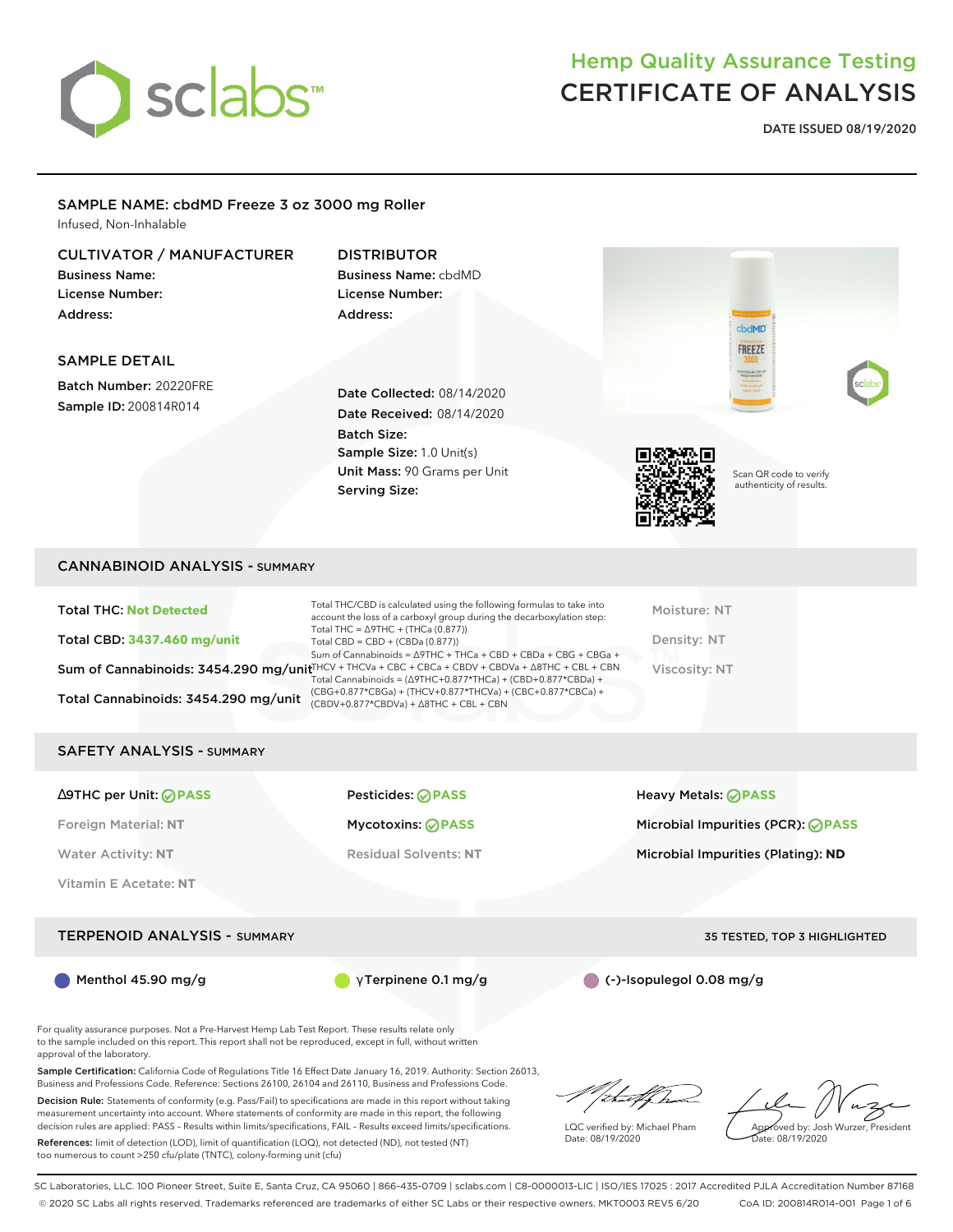

**CBDMD FREEZE 3 OZ 3000 MG ROLLER | DATE ISSUED 08/19/2020**



Tested by high-performance liquid chromatography with diode-array detection (HPLC-DAD).

**Method:** QSP - (1157) Analysis of Cannabinoids by HPLC-DAD

TOTAL THC: **Not Detected**

Total THC (∆9THC+0.877\*THCa)

#### TOTAL CBD: **3437.460 mg/unit**

Total CBD (CBD+0.877\*CBDa)

#### TOTAL CANNABINOIDS: 3454.290 mg/un

Total Cannabinoids (Total THC) + (Total CBD) + (Total CBG) + (Total THCV) + (Total CBC) + (Total CBDV) + ∆8THC + CBL + CBN

#### TOTAL CBG: 16.830 mg/unit

Total CBG (CBG+0.877\*CBGa)

## TOTAL THCV: ND

Total THCV (THCV+0.877\*THCVa)

#### TOTAL CBC: ND

Total CBC (CBC+0.877\*CBCa)

#### TOTAL CBDV: <LOQ

Total CBDV (CBDV+0.877\*CBDVa)

**CANNABINOID TEST RESULTS -** 08/16/2020

| <b>COMPOUND</b>            | LOD/LOQ<br>(mg/g) | <b>MEASUREMENT</b><br><b>UNCERTAINTY (mg/g)</b> | <b>RESULT</b><br>(mg/g) | <b>RESULT</b><br>(%) |
|----------------------------|-------------------|-------------------------------------------------|-------------------------|----------------------|
| <b>CBD</b>                 | 0.080 / 0.220     | ±1.8295                                         | 38.194                  | 3.8194               |
| <b>CBG</b>                 | 0.040 / 0.100     | ±0.0116                                         | 0.187                   | 0.0187               |
| <b>CBDV</b>                | 0.040 / 0.140     | N/A                                             | $<$ LOQ                 | <loq< td=""></loq<>  |
| Δ9THC                      | 0.040 / 0.100     | N/A                                             | <b>ND</b>               | <b>ND</b>            |
| $\triangle$ 8THC           | 0.20/0.40         | N/A                                             | <b>ND</b>               | <b>ND</b>            |
| <b>THCa</b>                | 0.020 / 0.040     | N/A                                             | <b>ND</b>               | <b>ND</b>            |
| <b>THCV</b>                | 0.040 / 0.160     | N/A                                             | <b>ND</b>               | <b>ND</b>            |
| <b>THCVa</b>               | 0.040 / 0.100     | N/A                                             | <b>ND</b>               | <b>ND</b>            |
| ıit<br><b>CBDa</b>         | 0.020 / 0.060     | N/A                                             | <b>ND</b>               | <b>ND</b>            |
| <b>CBDVa</b>               | 0.020 / 0.060     | N/A                                             | <b>ND</b>               | <b>ND</b>            |
| <b>CBGa</b>                | 0.040 / 0.120     | N/A                                             | <b>ND</b>               | <b>ND</b>            |
| <b>CBL</b>                 | 0.060 / 0.160     | N/A                                             | <b>ND</b>               | <b>ND</b>            |
| <b>CBN</b>                 | 0.020 / 0.080     | N/A                                             | <b>ND</b>               | <b>ND</b>            |
| <b>CBC</b>                 | 0.060 / 0.200     | N/A                                             | <b>ND</b>               | <b>ND</b>            |
| <b>CBCa</b>                | 0.020 / 0.080     | N/A                                             | <b>ND</b>               | <b>ND</b>            |
| <b>SUM OF CANNABINOIDS</b> |                   |                                                 | 38.381 mg/g             | 3.8381%              |

#### Unit Mass: 90 Grams per Unit

| ∆9THC per Unit                     | 1000.0 per-package limit | ND               | <b>PASS</b> |
|------------------------------------|--------------------------|------------------|-------------|
| <b>Total THC per Unit</b>          |                          | <b>ND</b>        |             |
| <b>CBD</b> per Unit                |                          | 3437.460 mg/unit |             |
| <b>Total CBD per Unit</b>          |                          | 3437.460 mg/unit |             |
| Sum of Cannabinoids per Unit       |                          | 3454.290 mg/unit |             |
| <b>Total Cannabinoids per Unit</b> |                          | 3454.290 mg/unit |             |

#### **MOISTURE TEST RESULT DENSITY TEST RESULT**

**Not Tested**

**Not Tested**

#### **VISCOSITY TEST RESULT**

**Not Tested**

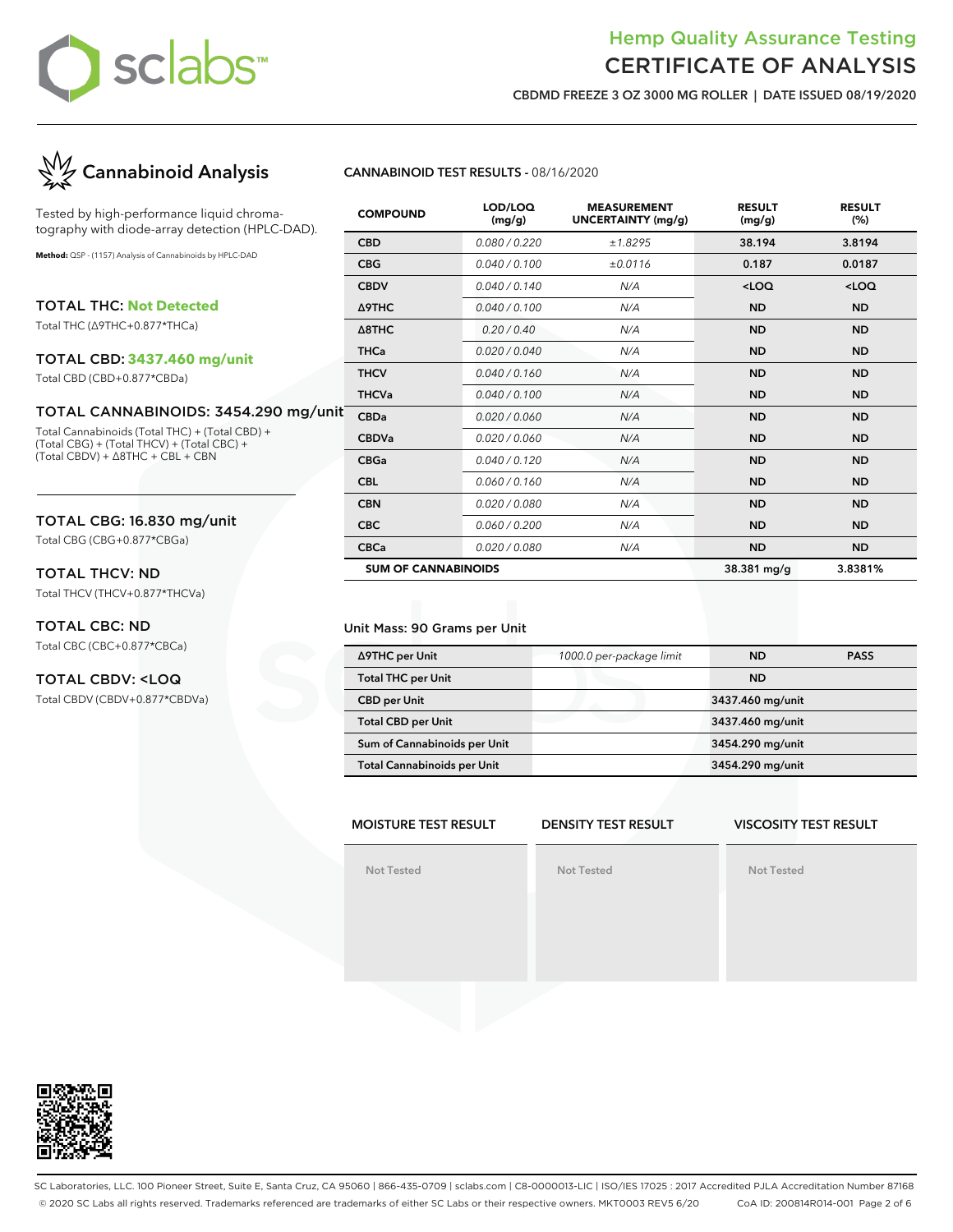# sclabs<sup>®</sup>

## Hemp Quality Assurance Testing CERTIFICATE OF ANALYSIS

**CBDMD FREEZE 3 OZ 3000 MG ROLLER | DATE ISSUED 08/19/2020**

# **Terpenoid Analysis**

Terpene analysis utilizing gas chromatographyflame ionization detection (GC-FID). Terpenes are the aromatic compounds that endow cannabis with their unique scent and effect. Following are the primary terpenes detected.

**Method:** QSP - (1192) Analysis of Terpenoids by GC-FID

#### **1 Menthol**

A monoterpenoid alcohol with a fragrance that can be described as fresh, cool and herbal. It is responsible for the distinct odor of mint. It is frequently added to cigarettes and mouthwash as a flavorant. Found in mint, sunflower, micromeria, mountain mint, rose geranium, pennyroyal, tarragon, savory, basil, juniper, couch grass, rhubarb, acinos (basil thyme), ironwort, muña...etc.

#### **2** γ **Terpinene**

One of four isomers of the monoterpene Terpinene. It has a fragrance that can be described as sweet, spicy, tropical, woody and oily with a hint of citrus. Found in marjoram, cardamom, tea tree, bible hyssop...etc.

#### **3 (-)-Isopulegol**

A monoterpenoid with a fragrance that can be described as woody and minty. It is also a constituent of toxic secretions of exploding ants. Found in eucalyptus, rosemary, citrus, lemonverbena, micromeria, lemon balm...etc.



#### **TERPENOID TEST RESULTS -** 08/19/2020

| <b>COMPOUND</b>         | LOD/LOQ<br>(mg/g) | <b>MEASUREMENT</b><br><b>UNCERTAINTY (mg/g)</b> | <b>RESULT</b><br>(mg/g)                          | <b>RESULT</b><br>(%) |
|-------------------------|-------------------|-------------------------------------------------|--------------------------------------------------|----------------------|
| Menthol                 | 0.03 / 0.09       | ±2.818                                          | 45.90                                            | 4.590                |
| $\gamma$ Terpinene      | 0.04 / 0.1        | ±0.01                                           | 0.1                                              | 0.01                 |
| (-)-Isopulegol          | 0.02 / 0.05       | ±0.003                                          | 0.08                                             | 0.008                |
| $\alpha$ Terpinene      | 0.04 / 0.1        | N/A                                             | <loq< th=""><th><math>&lt;</math>LOQ</th></loq<> | $<$ LOQ              |
| $\alpha$ Pinene         | 0.03 / 0.09       | N/A                                             | <b>ND</b>                                        | ND                   |
| Camphene                | 0.04 / 0.11       | N/A                                             | <b>ND</b>                                        | ND                   |
| Sabinene                | 0.04 / 0.11       | N/A                                             | <b>ND</b>                                        | <b>ND</b>            |
| $\beta$ Pinene          | 0.04 / 0.11       | N/A                                             | <b>ND</b>                                        | ND                   |
| <b>Myrcene</b>          | 0.04 / 0.11       | N/A                                             | <b>ND</b>                                        | ND                   |
| $\alpha$ Phellandrene   | 0.05 / 0.1        | N/A                                             | <b>ND</b>                                        | <b>ND</b>            |
| 3 Carene                | 0.04 / 0.1        | N/A                                             | <b>ND</b>                                        | ND                   |
| Limonene                | 0.02 / 0.05       | N/A                                             | <b>ND</b>                                        | ND                   |
| Eucalyptol              | 0.03 / 0.08       | N/A                                             | <b>ND</b>                                        | <b>ND</b>            |
| Ocimene                 | 0.03 / 0.09       | N/A                                             | <b>ND</b>                                        | ND                   |
| Sabinene Hydrate        | 0.02 / 0.07       | N/A                                             | <b>ND</b>                                        | ND                   |
| Fenchone                | 0.04 / 0.12       | N/A                                             | <b>ND</b>                                        | <b>ND</b>            |
| Terpinolene             | 0.03 / 0.09       | N/A                                             | <b>ND</b>                                        | ND                   |
| Linalool                | 0.03 / 0.08       | N/A                                             | <b>ND</b>                                        | ND                   |
| Fenchol                 | 0.03 / 0.09       | N/A                                             | <b>ND</b>                                        | <b>ND</b>            |
| Camphor                 | 0.1 / 0.2         | N/A                                             | <b>ND</b>                                        | ND                   |
| Isoborneol              | 0.04 / 0.1        | N/A                                             | <b>ND</b>                                        | ND                   |
| <b>Borneol</b>          | 0.1 / 0.2         | N/A                                             | <b>ND</b>                                        | <b>ND</b>            |
| <b>Terpineol</b>        | 0.02 / 0.07       | N/A                                             | <b>ND</b>                                        | ND                   |
| Nerol                   | 0.03 / 0.09       | N/A                                             | <b>ND</b>                                        | ND                   |
| R-(+)-Pulegone          | 0.03 / 0.09       | N/A                                             | <b>ND</b>                                        | <b>ND</b>            |
| Geraniol                | 0.02 / 0.07       | N/A                                             | <b>ND</b>                                        | ND                   |
| <b>Geranyl Acetate</b>  | 0.02 / 0.06       | N/A                                             | <b>ND</b>                                        | ND                   |
| $\alpha$ Cedrene        | 0.02 / 0.07       | N/A                                             | <b>ND</b>                                        | <b>ND</b>            |
| $\beta$ Caryophyllene   | 0.02 / 0.07       | N/A                                             | <b>ND</b>                                        | ND                   |
| $\alpha$ Humulene       | 0.02 / 0.05       | N/A                                             | <b>ND</b>                                        | ND                   |
| Valencene               | 0.01 / 0.03       | N/A                                             | <b>ND</b>                                        | <b>ND</b>            |
| Nerolidol               | 0.3 / 0.8         | N/A                                             | ND                                               | ND                   |
| Caryophyllene Oxide     | 0.04 / 0.11       | N/A                                             | <b>ND</b>                                        | ND                   |
| Guaiol                  | 0.03 / 0.09       | N/A                                             | <b>ND</b>                                        | <b>ND</b>            |
| Cedrol                  | 0.04 / 0.11       | N/A                                             | ND                                               | ND                   |
| $\alpha$ Bisabolol      | 0.02 / 0.07       | N/A                                             | <b>ND</b>                                        | ND                   |
| <b>TOTAL TERPENOIDS</b> |                   |                                                 | 46.08 mg/g                                       | 4.608%               |

SC Laboratories, LLC. 100 Pioneer Street, Suite E, Santa Cruz, CA 95060 | 866-435-0709 | sclabs.com | C8-0000013-LIC | ISO/IES 17025 : 2017 Accredited PJLA Accreditation Number 87168 © 2020 SC Labs all rights reserved. Trademarks referenced are trademarks of either SC Labs or their respective owners. MKT0003 REV5 6/20 CoA ID: 200814R014-001 Page 3 of 6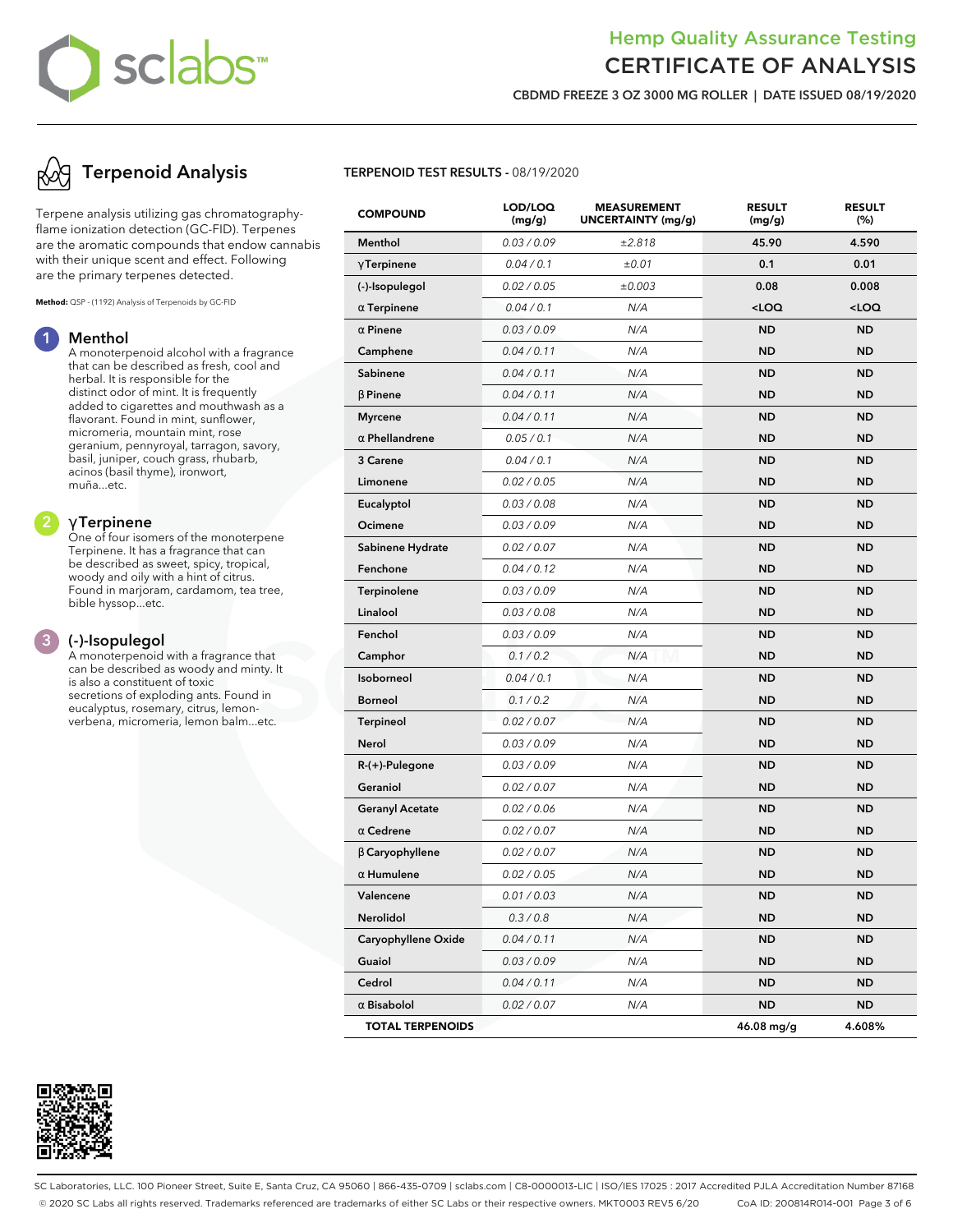

**CBDMD FREEZE 3 OZ 3000 MG ROLLER | DATE ISSUED 08/19/2020**

## **Pesticide Analysis**

#### **CATEGORY 1 AND 2 PESTICIDES**

Pesticide and plant growth regulator analysis utilizing high-performance liquid chromatography-mass spectrometry (HPLC-MS) or gas chromatography-mass spectrometry (GC-MS). \*GC-MS utilized where indicated.

**Method:** QSP - (1212) Analysis of Pesticides and Mycotoxins by LC-MS or QSP - (1213) Analysis of Pesticides by GC-MS

#### **CATEGORY 1 PESTICIDE TEST RESULTS -** 08/16/2020 **PASS**

| <b>COMPOUND</b>          | LOD/LOQ<br>$(\mu g/g)$ | <b>ACTION LIMIT</b><br>$(\mu g/g)$ | <b>MEASUREMENT</b><br>UNCERTAINTY (µg/g) | <b>RESULT</b><br>$(\mu g/g)$ | <b>RESULT</b> |
|--------------------------|------------------------|------------------------------------|------------------------------------------|------------------------------|---------------|
| Aldicarb                 | 0.03/0.09              | $\ge$ LOD                          | N/A                                      | <b>ND</b>                    | <b>PASS</b>   |
| Carbofuran               | 0.01 / 0.04            | $\ge$ LOD                          | N/A                                      | <b>ND</b>                    | <b>PASS</b>   |
| Chlordane*               | 0.03 / 0.08            | $\ge$ LOD                          | N/A                                      | <b>ND</b>                    | <b>PASS</b>   |
| Chlorfenapyr*            | 0.03/0.10              | $\ge$ LOD                          | N/A                                      | <b>ND</b>                    | <b>PASS</b>   |
| Chlorpyrifos             | 0.02 / 0.06            | $\ge$ LOD                          | N/A                                      | <b>ND</b>                    | <b>PASS</b>   |
| Coumaphos                | 0.02 / 0.06            | $\ge$ LOD                          | N/A                                      | <b>ND</b>                    | <b>PASS</b>   |
| Daminozide               | 0.03/0.10              | $\ge$ LOD                          | N/A                                      | <b>ND</b>                    | <b>PASS</b>   |
| <b>DDVP</b> (Dichlorvos) | 0.02 / 0.07            | $\ge$ LOD                          | N/A                                      | <b>ND</b>                    | <b>PASS</b>   |
| <b>Dimethoate</b>        | 0.02 / 0.07            | $\ge$ LOD                          | N/A                                      | <b>ND</b>                    | <b>PASS</b>   |
| Ethoprop(hos)            | 0.03/0.08              | $>$ LOD                            | N/A                                      | <b>ND</b>                    | <b>PASS</b>   |
| Etofenprox               | 0.02 / 0.05            | $\ge$ LOD                          | N/A                                      | <b>ND</b>                    | <b>PASS</b>   |
| Fenoxycarb               | 0.02 / 0.06            | $\ge$ LOD                          | N/A                                      | <b>ND</b>                    | <b>PASS</b>   |
| Fipronil                 | 0.02 / 0.06            | $\ge$ LOD                          | N/A                                      | <b>ND</b>                    | <b>PASS</b>   |
| Imazalil                 | 0.02 / 0.06            | $\ge$ LOD                          | N/A                                      | <b>ND</b>                    | <b>PASS</b>   |
| <b>Methiocarb</b>        | 0.02 / 0.06            | $>$ LOD                            | N/A                                      | <b>ND</b>                    | <b>PASS</b>   |
| Methyl parathion         | 0.03/0.10              | $\ge$ LOD                          | N/A                                      | <b>ND</b>                    | <b>PASS</b>   |
| <b>Mevinphos</b>         | 0.03/0.09              | $\ge$ LOD                          | N/A                                      | <b>ND</b>                    | <b>PASS</b>   |
| Paclobutrazol            | 0.02 / 0.05            | $\ge$ LOD                          | N/A                                      | <b>ND</b>                    | <b>PASS</b>   |
| Propoxur                 | 0.02 / 0.06            | $\geq$ LOD                         | N/A                                      | <b>ND</b>                    | <b>PASS</b>   |
| Spiroxamine              | 0.02 / 0.05            | $\ge$ LOD                          | N/A                                      | <b>ND</b>                    | <b>PASS</b>   |
| Thiacloprid              | 0.03 / 0.07            | $\ge$ LOD                          | N/A                                      | <b>ND</b>                    | <b>PASS</b>   |

#### **CATEGORY 2 PESTICIDE TEST RESULTS -** 08/16/2020 **PASS**

| Abamectin           | 0.03/0.10   | 0.3 | N/A | <b>ND</b> | <b>PASS</b> |
|---------------------|-------------|-----|-----|-----------|-------------|
| Acephate            | 0.01/0.04   | 5   | N/A | <b>ND</b> | <b>PASS</b> |
| Acequinocyl         | 0.02 / 0.05 | 4   | N/A | <b>ND</b> | <b>PASS</b> |
| Acetamiprid         | 0.02 / 0.05 | 5   | N/A | <b>ND</b> | <b>PASS</b> |
| Azoxystrobin        | 0.01 / 0.04 | 40  | N/A | <b>ND</b> | <b>PASS</b> |
| <b>Bifenazate</b>   | 0.01 / 0.02 | 5   | N/A | <b>ND</b> | <b>PASS</b> |
| <b>Bifenthrin</b>   | 0.01 / 0.02 | 0.5 | N/A | <b>ND</b> | <b>PASS</b> |
| <b>Boscalid</b>     | 0.02 / 0.06 | 10  | N/A | <b>ND</b> | <b>PASS</b> |
| Captan              | 0.2/0.5     | 5   | N/A | <b>ND</b> | <b>PASS</b> |
| Carbaryl            | 0.01/0.02   | 0.5 | N/A | <b>ND</b> | <b>PASS</b> |
| Chlorantraniliprole | 0.01/0.03   | 40  | N/A | <b>ND</b> | <b>PASS</b> |

Continued on next page



SC Laboratories, LLC. 100 Pioneer Street, Suite E, Santa Cruz, CA 95060 | 866-435-0709 | sclabs.com | C8-0000013-LIC | ISO/IES 17025 : 2017 Accredited PJLA Accreditation Number 87168 © 2020 SC Labs all rights reserved. Trademarks referenced are trademarks of either SC Labs or their respective owners. MKT0003 REV5 6/20 CoA ID: 200814R014-001 Page 4 of 6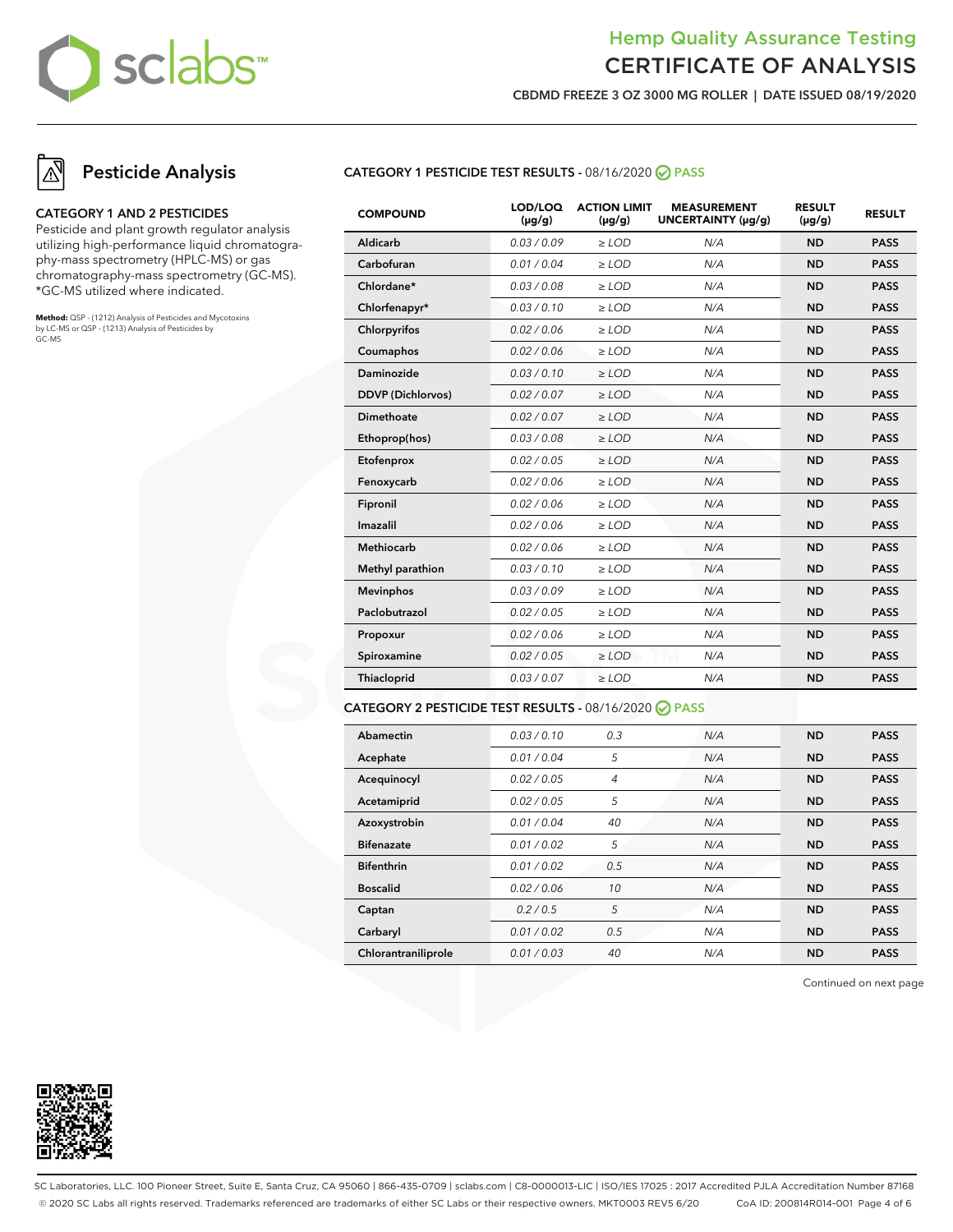

**CBDMD FREEZE 3 OZ 3000 MG ROLLER | DATE ISSUED 08/19/2020**



#### **CATEGORY 1 AND 2 PESTICIDES**

Pesticide and plant growth regulator analysis utilizing high-performance liquid chromatography-mass spectrometry (HPLC-MS) or gas chromatography-mass spectrometry (GC-MS). \*GC-MS utilized where indicated.

**Method:** QSP - (1212) Analysis of Pesticides and Mycotoxins by LC-MS or QSP - (1213) Analysis of Pesticides by GC-MS

#### **CATEGORY 2 PESTICIDE TEST RESULTS -** 08/16/2020 continued **PASS**

| <b>COMPOUND</b>          | LOD/LOQ<br>$(\mu g/g)$ | <b>ACTION LIMIT</b><br>$(\mu g/g)$ | <b>MEASUREMENT</b><br>UNCERTAINTY (µg/g) | <b>RESULT</b><br>$(\mu g/g)$ | <b>RESULT</b> |
|--------------------------|------------------------|------------------------------------|------------------------------------------|------------------------------|---------------|
| Clofentezine             | 0.02 / 0.06            | 0.5                                | N/A                                      | <b>ND</b>                    | <b>PASS</b>   |
| Cyfluthrin               | 0.1 / 0.4              | $\mathcal{I}$                      | N/A                                      | <b>ND</b>                    | <b>PASS</b>   |
| Cypermethrin             | 0.1 / 0.3              | $\mathcal{I}$                      | N/A                                      | <b>ND</b>                    | <b>PASS</b>   |
| Diazinon                 | 0.01 / 0.04            | 0.2                                | N/A                                      | <b>ND</b>                    | <b>PASS</b>   |
| Dimethomorph             | 0.01 / 0.03            | 20                                 | N/A                                      | <b>ND</b>                    | <b>PASS</b>   |
| Etoxazole                | 0.010 / 0.028          | 1.5                                | N/A                                      | <b>ND</b>                    | <b>PASS</b>   |
| Fenhexamid               | 0.02 / 0.1             | 10                                 | N/A                                      | <b>ND</b>                    | <b>PASS</b>   |
| Fenpyroximate            | 0.03 / 0.08            | $\overline{c}$                     | N/A                                      | <b>ND</b>                    | <b>PASS</b>   |
| Flonicamid               | 0.01 / 0.04            | $\overline{c}$                     | N/A                                      | <b>ND</b>                    | <b>PASS</b>   |
| Fludioxonil              | 0.03 / 0.08            | 30                                 | N/A                                      | <b>ND</b>                    | <b>PASS</b>   |
| Hexythiazox              | 0.01 / 0.04            | 2                                  | N/A                                      | <b>ND</b>                    | <b>PASS</b>   |
| Imidacloprid             | 0.01 / 0.04            | 3                                  | N/A                                      | <b>ND</b>                    | <b>PASS</b>   |
| Kresoxim-methyl          | 0.02 / 0.07            | $\mathcal{I}$                      | N/A                                      | <b>ND</b>                    | <b>PASS</b>   |
| Malathion                | 0.02 / 0.05            | 5                                  | N/A                                      | <b>ND</b>                    | <b>PASS</b>   |
| Metalaxyl                | 0.02 / 0.06            | 15                                 | N/A                                      | <b>ND</b>                    | <b>PASS</b>   |
| Methomyl                 | 0.03 / 0.1             | 0.1                                | N/A                                      | <b>ND</b>                    | <b>PASS</b>   |
| Myclobutanil             | 0.03 / 0.1             | 9                                  | N/A                                      | <b>ND</b>                    | <b>PASS</b>   |
| <b>Naled</b>             | 0.03 / 0.1             | 0.5                                | N/A                                      | <b>ND</b>                    | <b>PASS</b>   |
| Oxamyl                   | 0.02 / 0.06            | 0.2                                | N/A                                      | <b>ND</b>                    | <b>PASS</b>   |
| Pentachloronitrobenzene* | 0.03 / 0.09            | 0.2                                | N/A                                      | <b>ND</b>                    | <b>PASS</b>   |
| Permethrin               | 0.03 / 0.09            | 20                                 | N/A                                      | <b>ND</b>                    | <b>PASS</b>   |
| Phosmet                  | 0.03 / 0.10            | 0.2                                | N/A                                      | <b>ND</b>                    | <b>PASS</b>   |
| Piperonylbutoxide        | 0.003 / 0.009          | 8                                  | N/A                                      | <b>ND</b>                    | <b>PASS</b>   |
| Prallethrin              | 0.03 / 0.08            | 0.4                                | N/A                                      | <b>ND</b>                    | <b>PASS</b>   |
| Propiconazole            | 0.01 / 0.03            | 20                                 | N/A                                      | <b>ND</b>                    | <b>PASS</b>   |
| Pyrethrins               | 0.03 / 0.08            | $\mathcal{I}$                      | N/A                                      | <b>ND</b>                    | <b>PASS</b>   |
| Pyridaben                | 0.006 / 0.019          | 3                                  | N/A                                      | <b>ND</b>                    | <b>PASS</b>   |
| Spinetoram               | 0.02 / 0.07            | 3                                  | N/A                                      | <b>ND</b>                    | <b>PASS</b>   |
| Spinosad                 | 0.02 / 0.06            | 3                                  | N/A                                      | <b>ND</b>                    | <b>PASS</b>   |
| Spiromesifen             | 0.02 / 0.05            | 12                                 | N/A                                      | <b>ND</b>                    | <b>PASS</b>   |
| Spirotetramat            | 0.01 / 0.02            | 13                                 | N/A                                      | <b>ND</b>                    | <b>PASS</b>   |
| Tebuconazole             | 0.02 / 0.07            | $\overline{c}$                     | N/A                                      | <b>ND</b>                    | <b>PASS</b>   |
| Thiamethoxam             | 0.03 / 0.08            | 4.5                                | N/A                                      | <b>ND</b>                    | <b>PASS</b>   |
| Trifloxystrobin          | 0.01 / 0.03            | 30                                 | N/A                                      | <b>ND</b>                    | <b>PASS</b>   |



SC Laboratories, LLC. 100 Pioneer Street, Suite E, Santa Cruz, CA 95060 | 866-435-0709 | sclabs.com | C8-0000013-LIC | ISO/IES 17025 : 2017 Accredited PJLA Accreditation Number 87168 © 2020 SC Labs all rights reserved. Trademarks referenced are trademarks of either SC Labs or their respective owners. MKT0003 REV5 6/20 CoA ID: 200814R014-001 Page 5 of 6